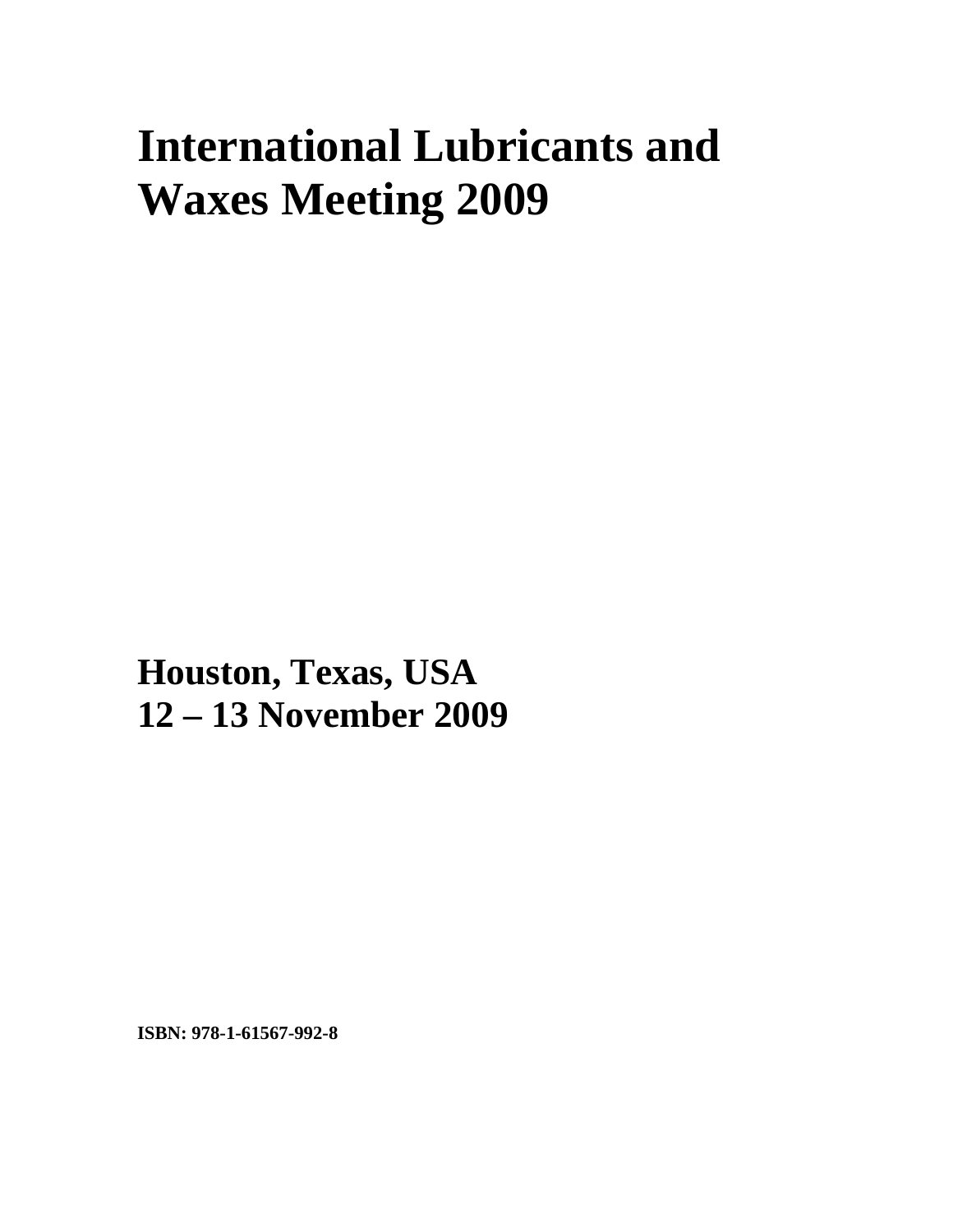**Printed from e-media with permission by:** 

Curran Associates, Inc. 57 Morehouse Lane Red Hook, NY 12571



**Some format issues inherent in the e-media version may also appear in this print version.** 

Copyright© (2009) by the National Petrochemical & Refiners Association All rights reserved.

Printed by Curran Associates, Inc. (2010)

For permission requests, please contact the National Petrochemical & Refiners Association at the address below.

National Petrochemical & Refiners Association 1667 K Street NW Suite 700 Washington, D. C. 20006

Phone: (202) 457-0480 Fax: (202) 457-0486

[publications@npra.org](mailto:publications@npra.org)

## **Additional copies of this publication are available from:**

Curran Associates, Inc. 57 Morehouse Lane Red Hook, NY 12571 USA Phone: 845-758-0400 Fax: 845-758-2634 Email: curran@proceedings.com Web: www.proceedings.com